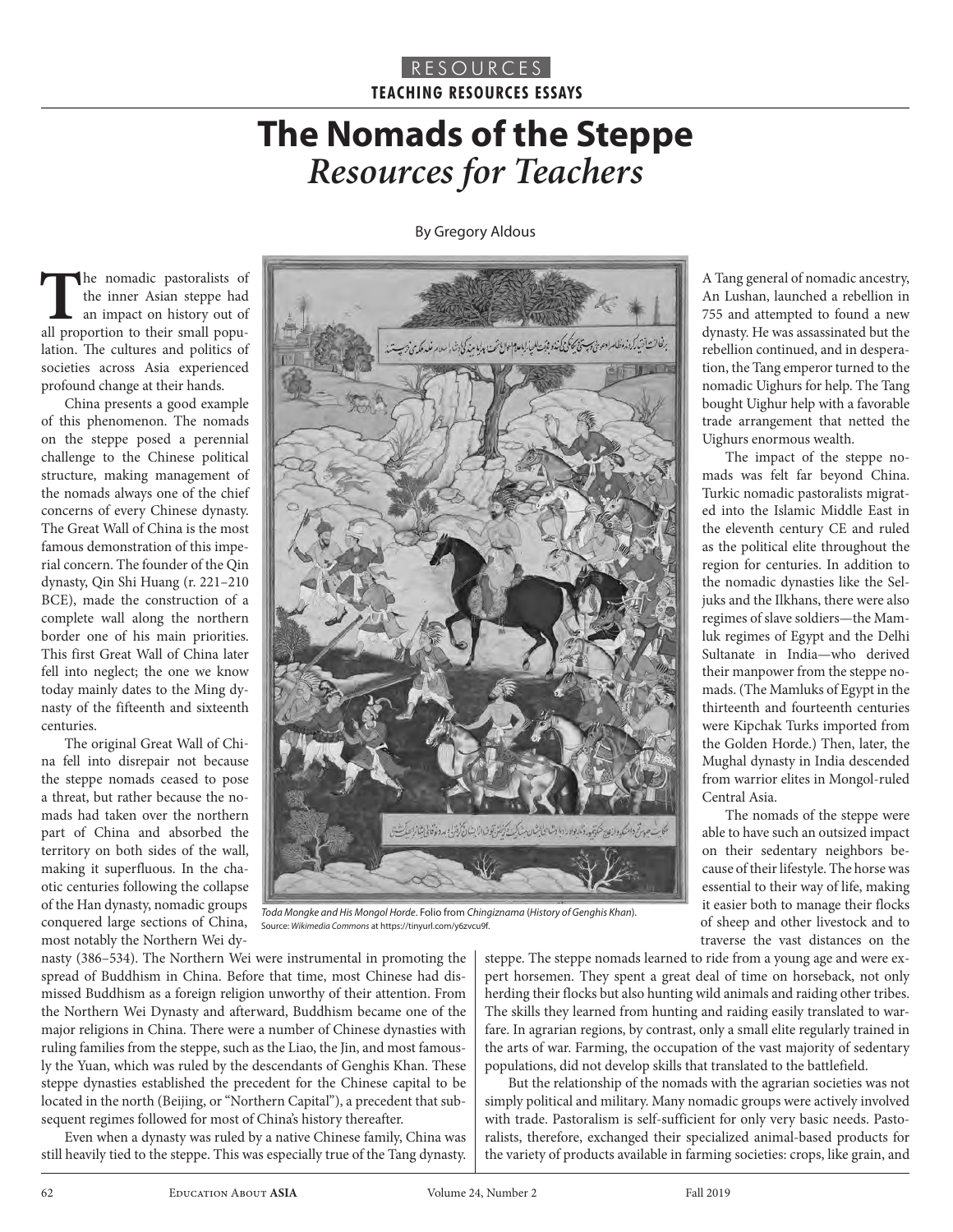

Modern Mongolians demonstrate their archery skills while riding horseback during the winter Golden Eagle Festival in Ulaanbaatar, Mongolia. Source: © Shutterstock. Photo by Pises Tungittipokai.

manufactured goods that could only be produced by sedentary people, like iron tools and weapons. Moreover, nomads presided over the Silk Roads, the vast network of trade routes that spanned the Asian continent. In fact, the Silk Roads began in trade between China and the steppe to supply China with horses. Throughout the history of overland trade, the nomads played a key role. We see this most dramatically in the case of the Mongol Empire, when the Mongol khans encouraged a flourishing of long-distance trade and travel across Eurasia.

The Mongols conquered an empire that spanned Eurasia from the Pacific Ocean to Eastern Europe and the Middle East, bringing all these cultures into close contact. Persian artists under Mongol rule took new inspiration from Chinese art, adopting a lighter and more delicate style

and utilizing Chinese techniques for giving the illusion of depth. Additionally, Persian workshops in the fourteenth century produced large quantities of imitation Chinese porcelain to supply the growing Persian demand for this expensive import. The nomads also left linguistic traces among the peoples they conquered. In the Russian language, for example, such common words as *loshad'* (horse), *chugun* (cast iron), *den'gi* (money), and *kazna* (treasury) derive from the Turkic languages of Inner Asia.

In the short space available here, such examples of nomadic influence must be cursory. Suffice it to say that the nomads were major catalysts of political and cultural change throughout Eurasia. But in spite of their significant impact, they have been overshadowed in the modern imagination by large sedentary civilizations such as China and India. Not only did the



#### At #AsiaNow, you'll find:

- " Analysis of events and trends in Asia A key resource for readers who want concise, accessible analysis of what's happening in Asia at any given time.
- **Association, conference, and member news** Information about the annual conference and AAS-in-Asia, messages from the officers, member spotlight features, and other association news will be published at the blog.
- " Professional development information AAS seeks to support members more in the professionalization process. #AsiaNow posts will cover topics like publishing (in both the academic and non-academic spheres), graduate education, employment, working in a multi-disciplinary field, and other relevant matters as they arise.

Visit bit.ly/asianow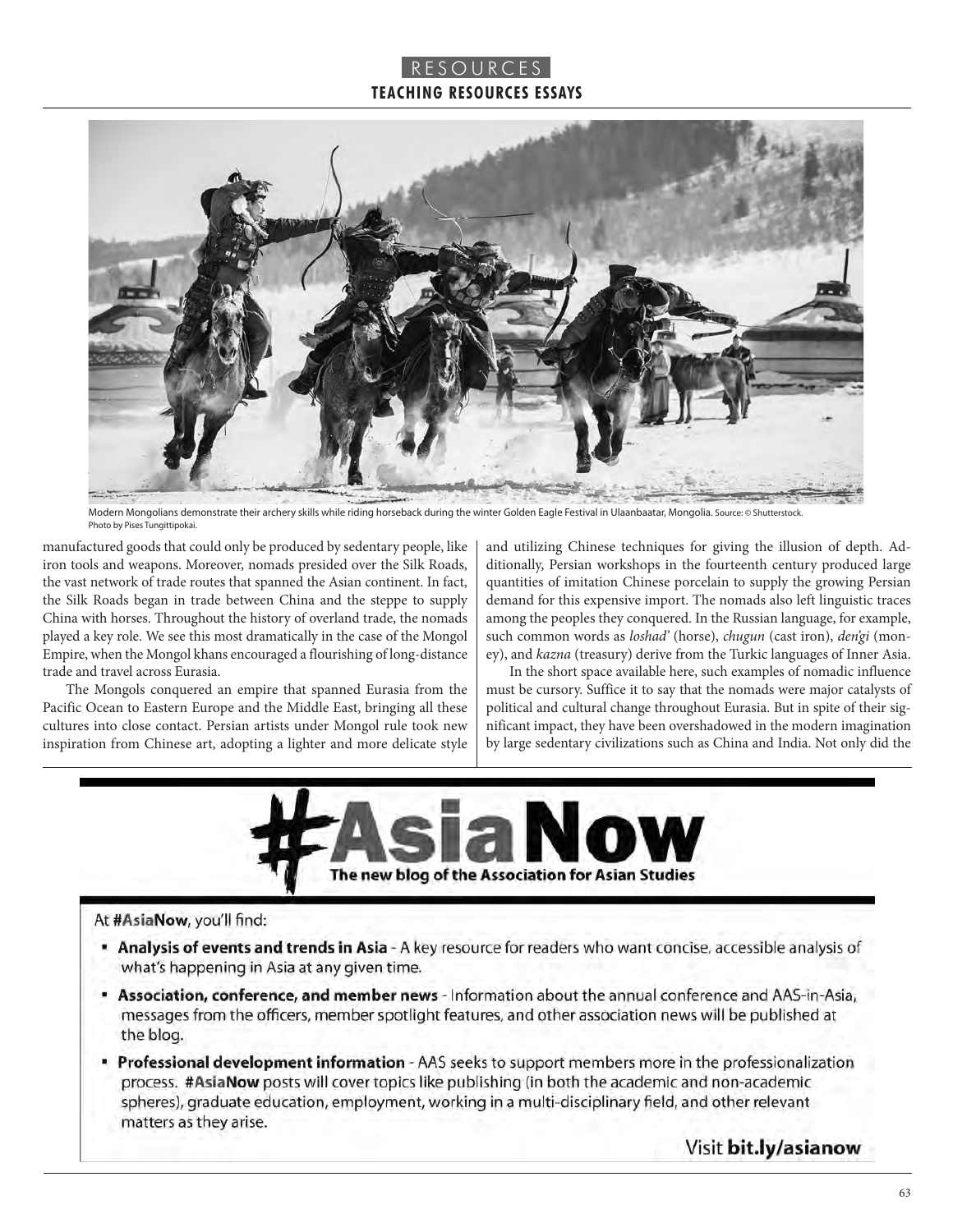

Scythians with horses under a tree. Gold belt plaque. Siberia, fourth to third century BC. © The State Hermitage Museum, St. Petersburg, Russia, 2017. Source: *The British Museum Blog* at https:// tinyurl.com/y363k29e. Photo by V. Terebenin.

sedentary societies have far larger populations, but they also produced virtually all our historical sources. This has contributed to a negative image of the pastoral nomads that persists even today—that they were simply barbaric, violent, and devoid of culture. Almost no historical sources survive that give the nomads' perspective, so by relying so heavily on the written accounts of sedentary cultures, we risk inheriting their biases.

Despite the importance of including the nomads in a world history or Asian history curriculum, it can be difficult to find good resources that are suitable either for presenting the nomads to students or for instructors to become more knowledgable about them. The following is a selection of recommended resources on the World Wide Web for students and teachers.

## **RECOMMENDED RESOURCES**

#### **The Scythians**

#### https://tinyurl.com/yxzj6g8m

This is the website accompanying a 2017 exhibition at a British museum. While its subject is the Scythians, much of the information on the site is relevant to steppe nomadic cultures in general. Most of the blog entries include text, pictures, and embedded short videos posted on YouTube. Some highlights include a picture of a piece of tattooed human skin, a video showing the archeological evidence of the Scythians' drinking and drug use, and a blog post comparing the Scythians (and nomads in general) to the Dothraki from *Game of Thrones*. There is also an eight-minute audio introduction to the Scythians, complete with sound effects. Here is a direct link to the audio: https://tinyurl.com/y3yo3pej.

#### **The Mongols in World History**

#### http://afe.easia.columbia.edu/mongols/

This is an exceedingly useful website for learning about the Mongol Empire. It provides several dozen short articles on various aspects of the Mongols' conquests, their way of life, and the impact they had on other cultures. Part of the *Asia for Educators* website, sponsored by Columbia University, is specifically designed as a resource for world history instructors. PDFs are provided of readings that can be assigned in the classroom, including selections from Marco Polo's account and discussion questions. Images, links to maps, and suggestions for further reading are also provided.

#### **Storm from the East**

*Storm from the East* is an excellent four-part PBS documentary that first aired in 1993 about the Mongol conquests. Although occasionally aired on other networks since then, the documentary was never released on home video in any format and is not available on the PBS website. It can be found on YouTube and Dailymotion. The full series can be found at https://tinyurl.com/yy25ludh.

#### **The Legacy of Genghis Khan**

The Metropolitan Museum of Art in New York held an exhibition on Genghis Khan and the Mongol Empire in 2002. The companion website is available at https://tinyurl.com/yxmddmb8. It has examples of period art, accompanied by short snippets of text by art historians. The Met also published an exhibition book that is now out of print, but can be read for free online on Google Books and is downloadable as a free PDF. The collection of articles by eminent historians in the field has an ample supply of photos of Asian art in the Mongol period. The links for the book are available on this page: https://tinyurl.com/y2as2ntr.

#### **William of Rubruck**

#### https://tinyurl.com/y3hr9zey

This is a travel account by William of Rubruck, who journeyed across the Mongol Empire at its height. The translation on this website, by the American diplomat W. Woodville Rockhill, first appeared in 1900. William of Rubruck was a Franciscan friar sent on a diplomatic mission by the King of France, Louis IX, in 1253 to meet the great khan of the Mongol Empire. In my undergraduate class on the Mongol Empire, I assign William of Rubruck's account of his travels. It is readable and fairly short, and includes a number of interesting insights into the daily experience of traveling in the Mongol Empire. Of the two English translations, the 1990 translation by Peter Jackson is more readable and still in print, but some students prefer the Rockhill translation of 1900 because it is in the public domain and therefore free.

#### **Silk Road Seattle**

#### http://depts.washington.edu/silkroad/

This website was created by Daniel C. Waugh, retired professor of history and international studies at the University of Washington. Waugh's site is designed for teachers and travelers, as well as aimed at a general audience. The site containes excellent content on the history, geography, and lifeways of the inner Asian steppe. The site is highly recommended for instructors unfamiliar with the Silk Roads. There is also a large collection of photographs, many taken by Waugh in his travels. He also includes several teaching guides full of pointers to more resources.

#### **The Silk Road Encyclopedia**

#### http://silkroadencyclopedia.com/

This resource is authored by Yasemin Dobra-Manço, who holds an MA in Middle East and Asian Languages and Cultures from Columbia University. There are several interesting articles on transregional trade in ancient and medieval Eurasia, but the most valuable resource on the site is a large collection of maps, most of which would be useful in the classroom. They depict a wide variety of subjects, including many maps depicting Eurasian trade routes throughout history.

#### **The Travels of Ibn Battuta**

#### https://tinyurl.com/y6emu2xf

Ibn Battuta traveled widely throughout Africa and Asia in the fourteenth century. He is sometimes called a "Muslim Marco Polo," but the extent of